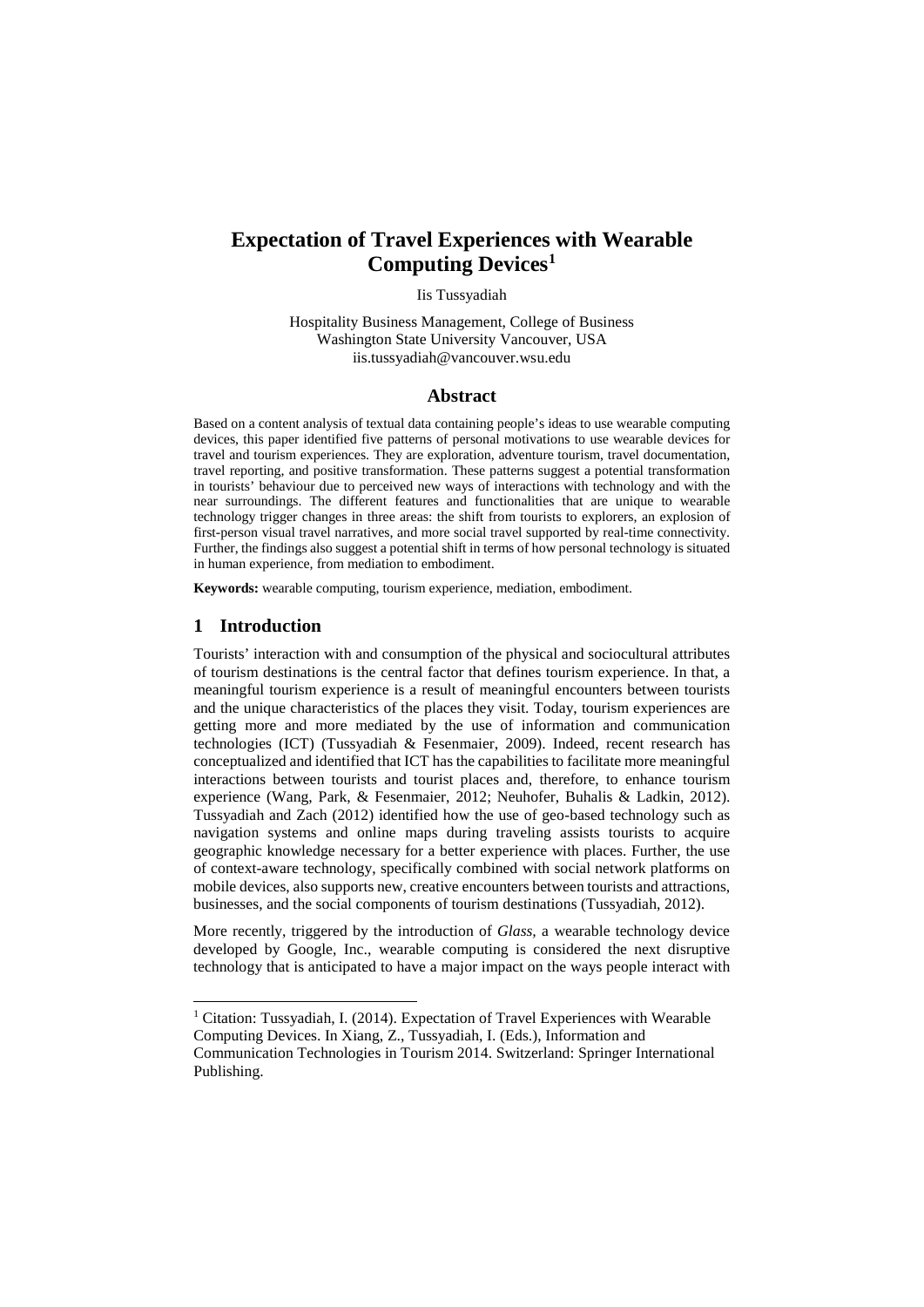their surroundings (Tate, 2012). Indeed, the introduction of the device was responded with curiosity, excitement, and fear (Farber, 2013), marking the challenges facing the integration of this technology into the society and culture. In the context of tourism, while smart mobile devices allow tourists to stay connected, well-informed and fully equipped for travel-related performances (e.g., information search, navigation, social networking, travel reporting, etc.), almost hands-free wearable devices such as *Glass* are expected to enable these processes to be even more immediate, less cumbersome (e.g., allowing people to look ahead instead of down on a mobile phone screen), and rather surreptitious. Many have speculated how *Glass* will revolutionize tourists' behaviour and the tourism industries (Dickey, 2013; Prabu, 2012), specifically in the areas of guiding with augmented reality and information overlay, travel reporting with first-person view (FPV), and instant navigation. In order to better understand the potential transformation of tourism experience with wearable computing and its implications to destination marketing and management, it is important to explore people's expectation of use of this device in the context of travel and identify the expected behavioural changes and modifications in tourists' interactions with places and others while traveling. The goal of this study is to identify and explore the expectation of use of wearable computing technology for travel-related experiences. Particularly, this study analyses people's ideas and imagination of experiences with tourist places using *Glass* and its functionalities.

# **2 Personal Technology and Tourism Experiences**

Recent studies in tourism and ICT has identified the important roles of personal technology such as personal computers, tablets, and smartphones in travel experiences (e.g., Tussyadiah, 2013; Wang, Park and Fesenmaier, 2012). These roles are associated with enablement (i.e., making certain experiences possible, such as provision of vicarious experiences through virtual reality technology) and facilitation (i.e., enhancement of experiences, such as provision of assistance through information and recommendation). The facilitative role of technology in tourism experience is conceptualized as technology mediation, suggesting that technology can assist tourists by providing and/or limiting access to certain experiences. In other words, in the process of mediation, personal technology is situated in between users and artefacts, which can be clearly illustrated in the context use of mobile phones for tourism experience (Tussyadiah, Fesenmaier, & Yoo, 2008). However, recent development indicates that personal technology will become wearable, implying the potential changes in the ways users interact with technology and with others. Hence, an alternative theoretical explanation is necessary to illustrate the role of personal wearable technology in tourism experiences.

Recent human-computer interaction (HCI) studies link the concept of embodiment to user experiences with wearable computing, especially in the contexts of embodied interaction with artefacts and near surroundings. Ihde (1990) suggests the nonneutrality of technology-mediated experiences. He argues that technologies appear in between humans and the world and change human experiences, enhancing some aspects while reducing others. While technologies mediate human experiences, they also transform these experiences. He explains embodiment of technologies in the use case of seeing the world through glasses. Initially, glasses are in a mediating position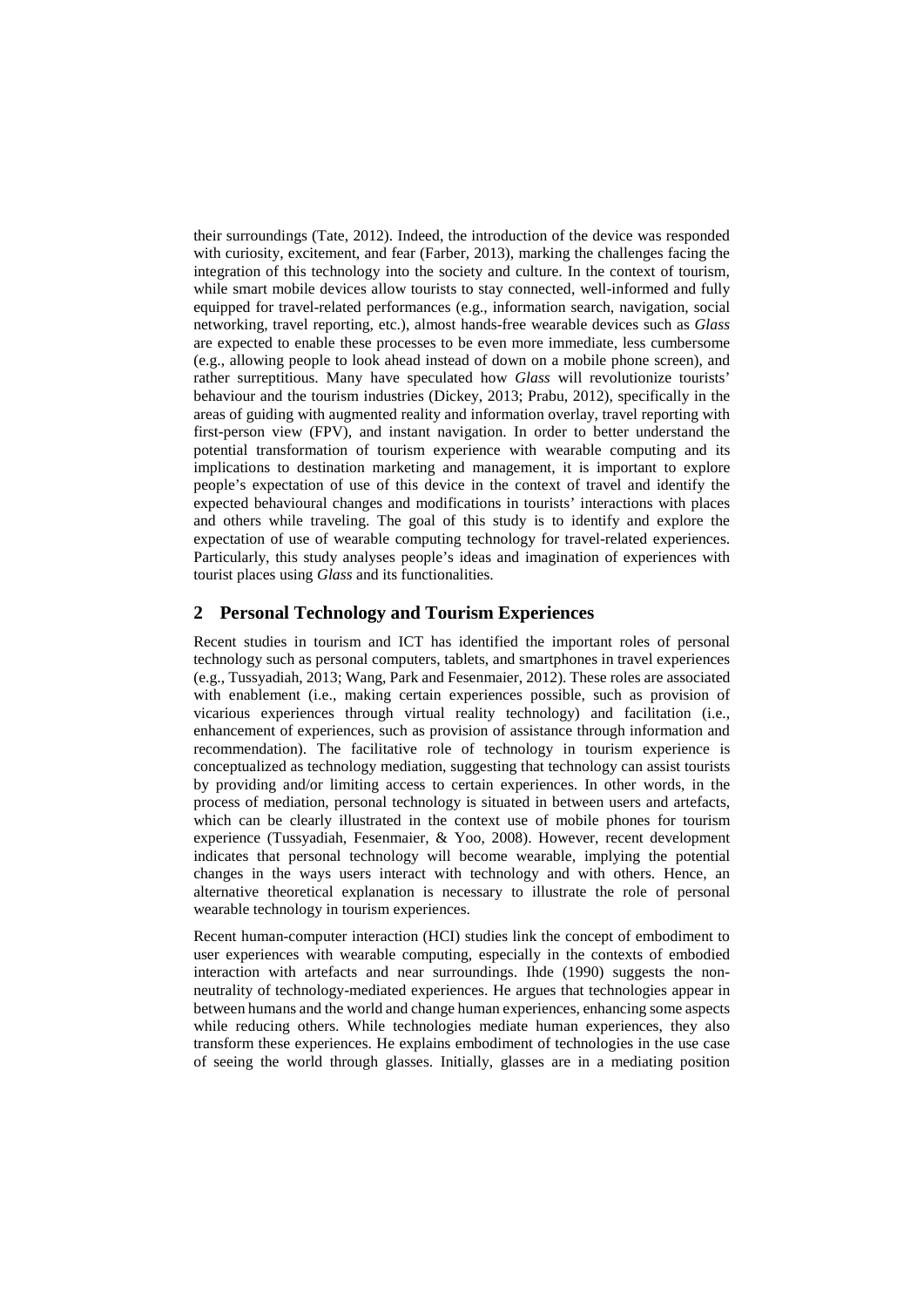between user and the world. However, as glasses are embodied by the user, there is a technology "withdraw" in which they become unnoticeable, but an essential part of the seeing experience, as illustrated in Fig. 1. Embodiment of technology results in a symbiosis of technology and user within human actions. As the seeing experience is mediated by optical technologies; the user is experiencing "seeing through glasses," which, in itself, is a transformed experience.

Importantly, embodiment is associated with the role of the body in human actions. Ehn and Linde (2004) asserts that people describe things in relations to their bodily capacities (e.g., tall buildings, crowded streets, big cities), especially when they perceive the surroundings and perform certain activities in spaces. Embodiment of technology is believed to be able to extend the perceptual bodily sense of the users (Ihde, 1990) as technological capacities are integrated into users' skills. For example, a driver extends his/her bodily capacities through the "body" of the car when navigating through the highway or at a parking lot.



**Fig. 1.** Technology Mediation and Embodiment (Adapted from Ihde, 1990)

The concept of technology embodiment is relevant to wearable computing technology such as *Glass*. A total embodiment of wearable computing devices will allow them to "disappear" (i.e., a technology withdraw) as they become a part of the user in certain experiences. As users become tourists, wearable computing devices mediate their experiences with the destination. Depending on the destination contexts, interactions between tourists and wearable computing devices can become important in shaping the tourism experience. However, as tourists actively embody the devices, they can become inseparable from and extend the bodily sense of the users. The acts of seeing a tourism attraction (i.e., user – artefact) and searching for information regarding the attraction (i.e., user – technology – artefact) are no longer considered separate as wearable computing devices enable tourists to see the attraction through a different lens with layers of relevant information (i.e., [user-technology] – artefact).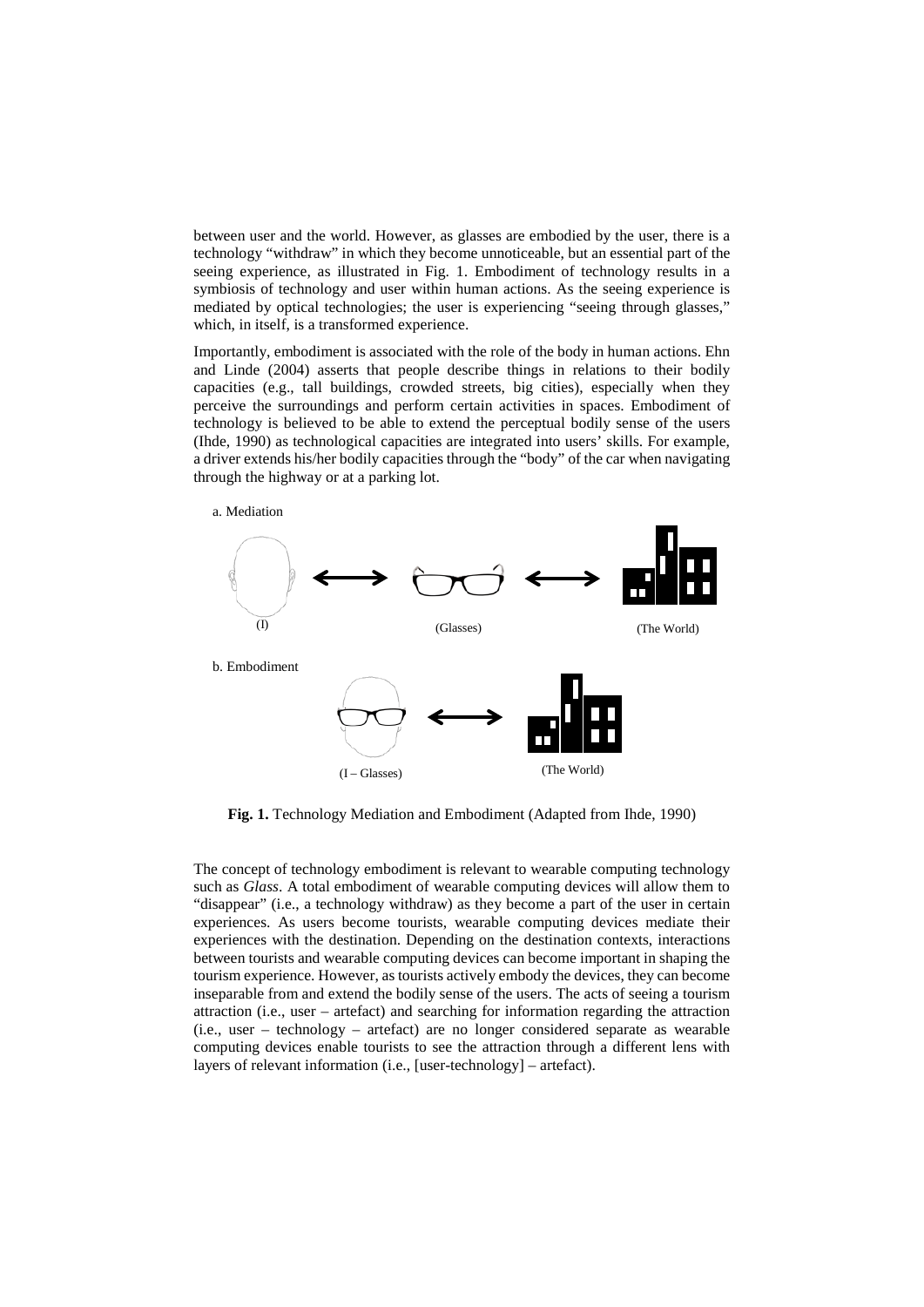# **3 Methodology**

Through an initiative called Project Glass, Google, Inc. held a contest to give an opportunity for potential early adopters to purchase the Explorer Edition of Glass by submitting how they would use Glass in a post on social networking and social publishing sites: Google+ and twitter using a hashtag #ifihadglass for the duration of one week from February 21 to 27, 2013. For this study, tweets (i.e., microblog postings on twitter) containing this hashtag were harvested from twitter developers application programming interface (API) by creating and running a programming script on Google Documents from February  $23 - 27$ ,  $2013$  to explore potential users' expectation of Glass use for travel-related experiences. This effort resulted in 17,373 tweets. Duplicates (i.e., the same messages posted repeatedly by the same twitter users) and irrelevant tweets (e.g., twitter users using the trending hashtag to post irrelevant messages) were eliminated through manual data management using Microsoft Excel, resulting in 10,035 unique tweets. At a later date, a complete twitter submission list for the contest was published on a Google Fusion Table, containing a total of 13,611 tweets. Hence, the total number of tweets used in this study represents approximately 74% of the overall submission on twitter.

At an initial stage, an open coding procedure following a standard content analysis (Kassarjian, 1977) was conducted using a text analysis software, Atlas.ti, to identify submissions that are relevant to travel experiences. All tweets were carefully read and coded employing a descriptive coding procedure. Three codes related to travel experiences emerged: "travel," "adventure," and "destination." This effort resulted in 930 unique tweets to be included for further analysis. In order to explore and extract the themes from the text referring to the potential use of Glass for travel and tourism, several analytical processes related to product use and intention were consulted to guide the abstraction level of the content analysis. A relevant conceptual framework was found in Means-End Theory (Gutman, 1982), which stipulates that individuals make product choices based on deeply held personal values. Specifically, Means-End Chain Analysis suggests that consumers relate to products in a hierarchy consisting of three levels: product attributes  $(A)$ , consequences of use  $(C)$ , and personal values  $(V)$ (Perkins & Reynolds, 1988; Reynolds & Perkins, 1987). Research applying Means-End Chain Analysis typically applies laddering interviews, relying on interviewer– interviewee interactions to gather consumer information regarding how they translate product attributes into meaningful associations with themselves (Grunert, Beckmann & Sørensen, 2000). The results are then presented in A-C-V chain to explain the extent of relationships between product attributes and personal values based on co-occurrences of the three dimensions within consumer responses. However, since this study uses an organic form of textual responses, most of the collected tweets do not contain all three dimensions of the means-end hierarchy (i.e., co-occurrences of A, C, and V are not always explicitly present within a tweet). Hence, it generates a limitation to measure the extent of A-C-V relationships. To that end, this study adopts the conceptual framework in Means-End Theory to identify the consequences of use of Glass based on its features and functionalities and to explain the relationships of such use with personal motivations and values, but it does not seek to measure the extent of these relationships. In other words, to achieve its goal, this study relies on an interpretation of qualitative information regarding A-C-V relationships rather than quantitative measures to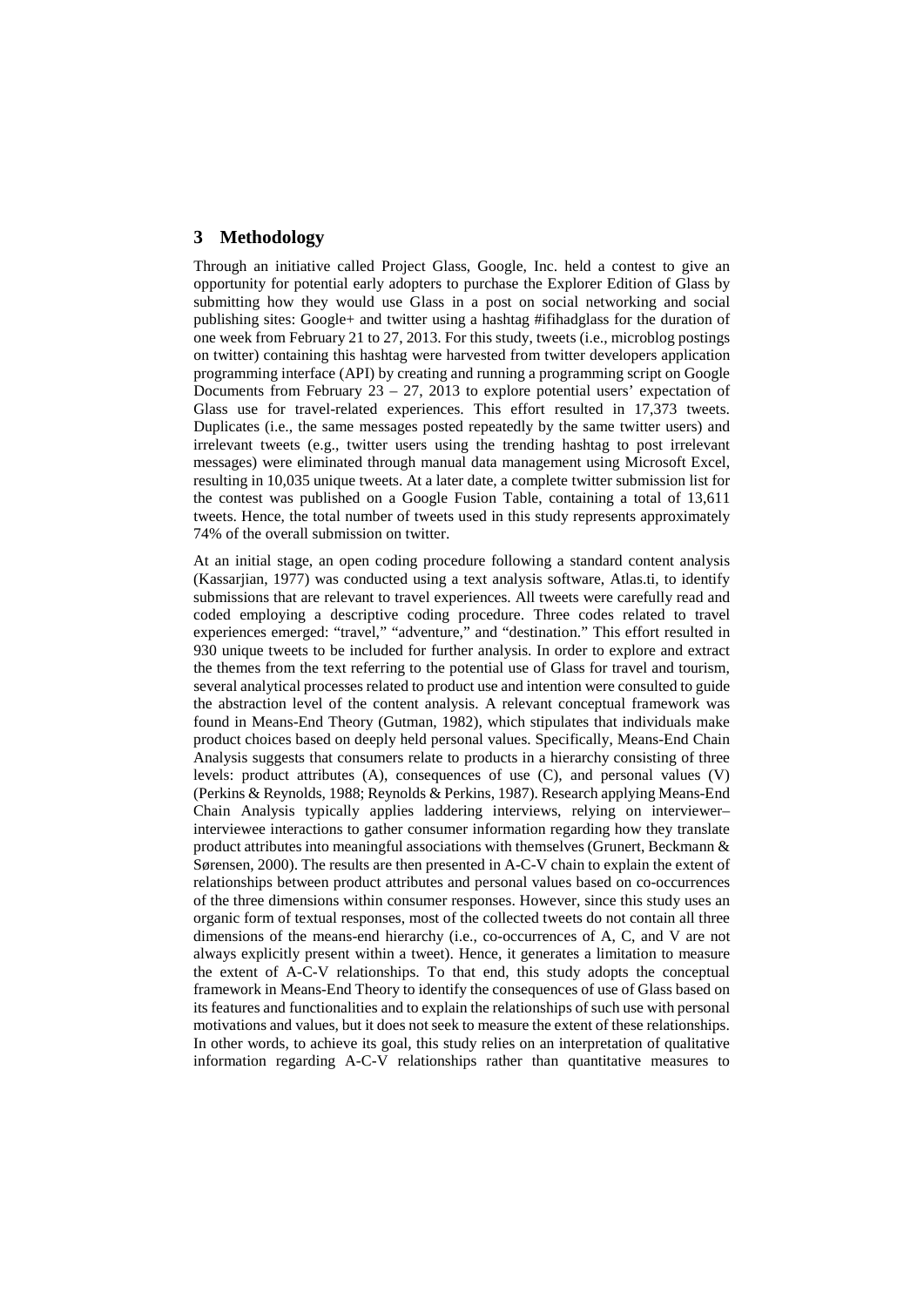estimate their extent (i.e., frequencies, number of occurrences, etc. are interpreted, but not calculated to generate summation, averages, etc.).

Specifically, the conceptual framework in Means-End Theory serves to guide in identifying emerging themes from the tweets during content analysis. The three dimensions were interpreted into three pre-set code families. Product attributes are comparable to features and functionalities of Glass perceived by its potential users (code family: "Attribute"), consequences of use are the different use activities of and/or facilitated by Glass (code family: "Activity"), and personal values are the motivation behind such use (code family: "Motivation"). Emergent codes within the code families are then refined and reorganized to consolidate meanings and explanation; code-to-code relationships and associations were interpreted. The next step was to reflect back on the tweets and the refined codes to identify patterns (i.e., repetition and/or consistencies of actions), categories, and themes by finding similarities, differences, sequences, correspondences, and causations (Hatch, 2002; Saldana, 2009). The last step is to systematically link the patterns, categories, and themes identified from the data to a broader, higher-level concept.

# **4 Results and Discussion**

The content analysis resulted in five categories representing patterns of motivation to use Glass for travel-related experiences: "Explore" (i.e., using Glass to explore and experience different places around the world), "Challenge" (i.e., using Glass to challenge self with adventures and extreme activities), "Capture" (i.e., using Glass to record and document travel experiences), "Share" (i.e., using Glassto connect and share travel experiences with others), and "Transform" (i.e., using Glass to make a positive change in the society through travel experience). It is important to note that these patterns should not be interpreted as motivations to travel, but motivations to use Glass for travel. Fig. 2 illustrates these patterns and the connections among them. The dotted line indicates the different orientation amongst the personal motives: the first three patterns suggest more self-oriented motivations, which include entertainment and selfenrichment, while the last two patterns suggest an orientation to others (i.e., a desire to connect, include, help or change others through own travel experiences). "Explore" is a prevalent theme suggested in the self-oriented tweets, while "Share" is the prevalent theme of other-oriented motivation. These patterns of use indicate potential changes in travel behaviour due to the perceived new ways of interactions afforded by the different functionalities of Glass, including interpersonal interactions and user interactions with near environments. These patterns are elaborated further in the following subsections.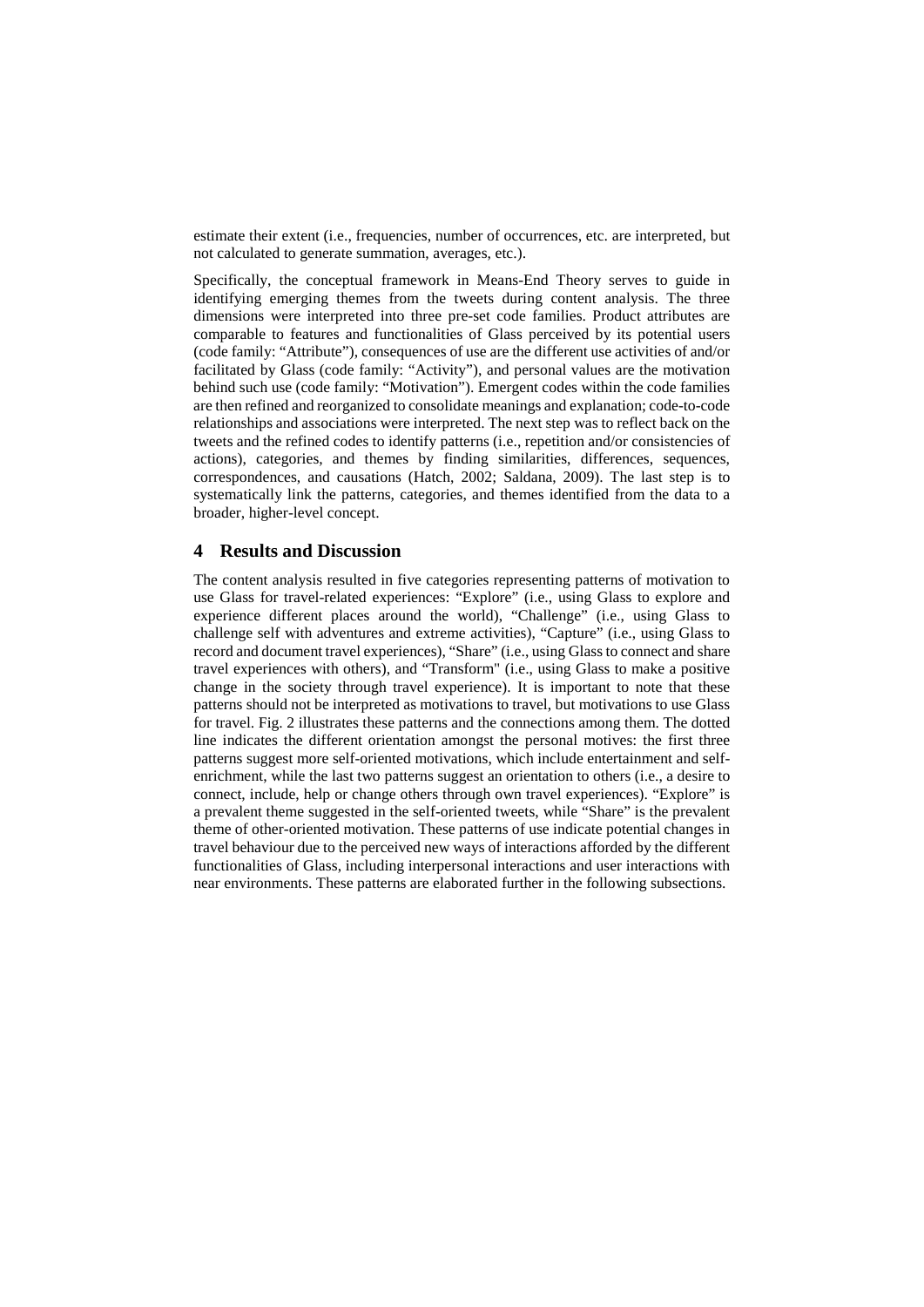

**Fig. 2.** Motivations to Use *Glass* for Travel Experiences

#### **4.1 Wearable Computing and World Exploration**

The first and most prevalent motivation to use Glass for travel experiences is the desire to explore different places around the world and to experience new things. The keywords used in tweets under the "Explore" theme are "travel," "explore," "trip," "world," and specific mentions of a destination. The individuals' desires to explore the world imply an important shift from the motivation to be a tourist (i.e., to visit a place) to that of being an explorer (i.e., to involve in a deeper exploration of a place, learn different culture, connect with locals, etc.). This is supported by the relationships between "Explore" and other emergent codes within the "Activity" and "Attribute" families. Travel-related activities associated with the motivation to "Explore" are "Culture," "Biking (Tour)," "Motorcycling (Tour)," "Hiking," "Road Trip" and "(Sightseeing) Tour." Additionally, the perceived functionalities of Glass that are associated with "Explore" are "Navigation" (including map), "Information" (including augmented reality), and "Translation." The associated activities and functionalities of Glass seem to suggest that people expect Glass to facilitate them with new ways of interacting with others and with the environments, which result in a deeper, more meaningful interaction with places (See Excerpt 1; ) through enhanced information, instant translation to bridge language barriers with locals, and instant navigation while traveling. Another important suggestion emerging from this theme is the emphasis on the enjoyment of the journey itself (i.e., walking or using personal modes of transportation) instead of a sole focus on destination experience. Many tweets suggest plans to take a road trip or to ride a motorcycle across different states and meet and greet people on the way (See Excerpt 2).

Excerpts 1:

"[If I had *Glass*] *I would use it with an AR* [Augmented Reality] *app to enhance my exploration of European cities. Look at a building, read its history*." – ColinEnglish (February 27, 2013).

"[If I had *Glass*] *I would travel around the world without care about unknow*[n] *languages. My glasses could translate for me.*" – kikolive (February 27, 2013).

"[If I had *Glass*] [I] *Would shoot, record, translate* [and] *navigate places w*[ith] *them as I travel to create a short film series exploring our world cultures* […]." – mascottlabs (February 27, 2013).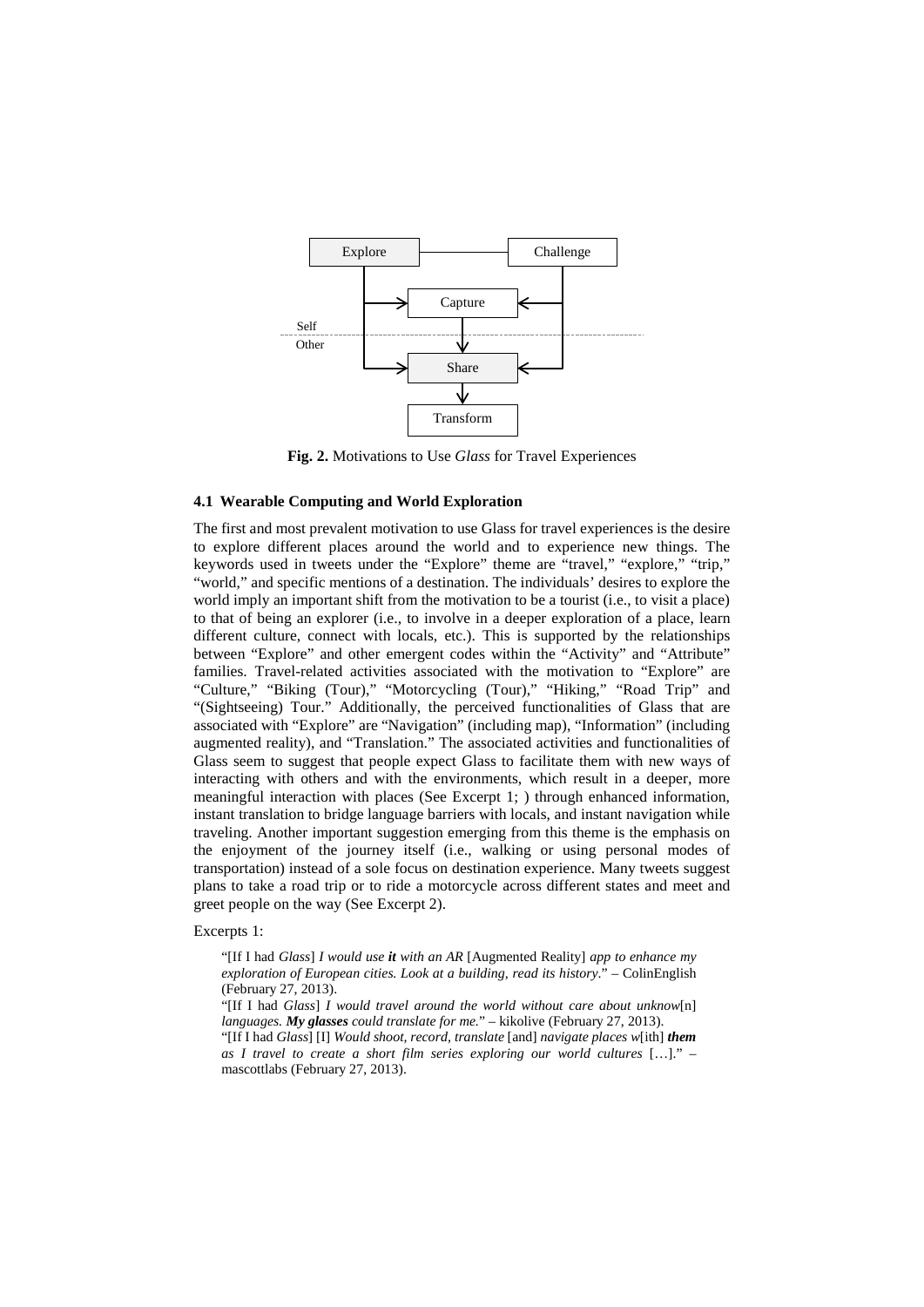## Excerpts 2:

"[If I had *Glass*] [I would take a] *road trip from Seattle to Chicago for the best slice of pizza in town, and have it direct me to interesting stops along the way* […]." – Quintious (February 27, 2013).

"[If I had *Glass*] *I would spend the summer traveling across the country, video interviewing strangers about their lives and their passions…*" – MichaelKovich (February 24, 2013).

"[If I had *Glass*] *I would travel through Venezuela in my 125cc motorcycle, showing places, the experience and every detail of the trip!*" – jpserranoguada (February 25, 2013).

#### **4.2 Wearable Computing and Adventure Tourism**

One of the revolutionary impacts expected from the use of Glass is in adventure tourism as reflected in tweets containing activities such as skydiving, bungee jumping, mountain climbing, parasailing, etc. This motivation to challenge oneself to partake in more adventurous outdoor activities and extreme sports could be inspired from the Glass introduction video published by Google, Inc. containing first-person images captured with Glass. However, it is important to note that the tweets containing the "Challenge" motivation also have extremely high co-occurrences with the desire to share the adventure with others, which is enabled by the new capture and share functions unique to Glass. In other words, while most twitter users indicated the need to challenge themselves to climb Mt. Everest or to skydive, it is the idea that the action could be captured in FPV and shared in real time (i.e., live streaming) that makes the motivation even stronger (see Excerpts 3). In terms of functionalities, the pattern "Challenge" is associated with "FPV," "Navigation," "Information," "Real Time Connectivity," and "Social Publishing," which includes blog, vlog, and video streaming.

Excerpts 3:

"[If I had *Glass*] *I would climb Mt. Kilimanjaro. #bucketlist.*" – Ross\_Hagan (February 27, 2013).

"[If I had *Glass*] *I would snowboard, skydive, take a video on top of one of Colorado's 14ers and go on a road trip across America!*" – OCDelRio2 (February 27, 2013). "[If I had *Glass*] *when I go skiing I could take videos instantly of me on the slopes and I could also find my way back with directions if lost…*" – sanjanagoogle (February 24, 2013).

#### **4.3 Wearable Computing and Travel Documentation**

A great amount of tweets put an emphasis on documenting travel experiences driven by the convenience offered by the use of wearable computing (i.e., hands-free image capturing without getting in the way of experience) and the capability of capturing point-of-view images (i.e., as an alternative to head-mounted cameras). The pattern has a strong connection with "Share," implying that personal travel documentation does not only serve the purpose of storing personal memories, but also serves as experience reporting for others (See Excerpts 4). In terms of activities, "Capture" is associated with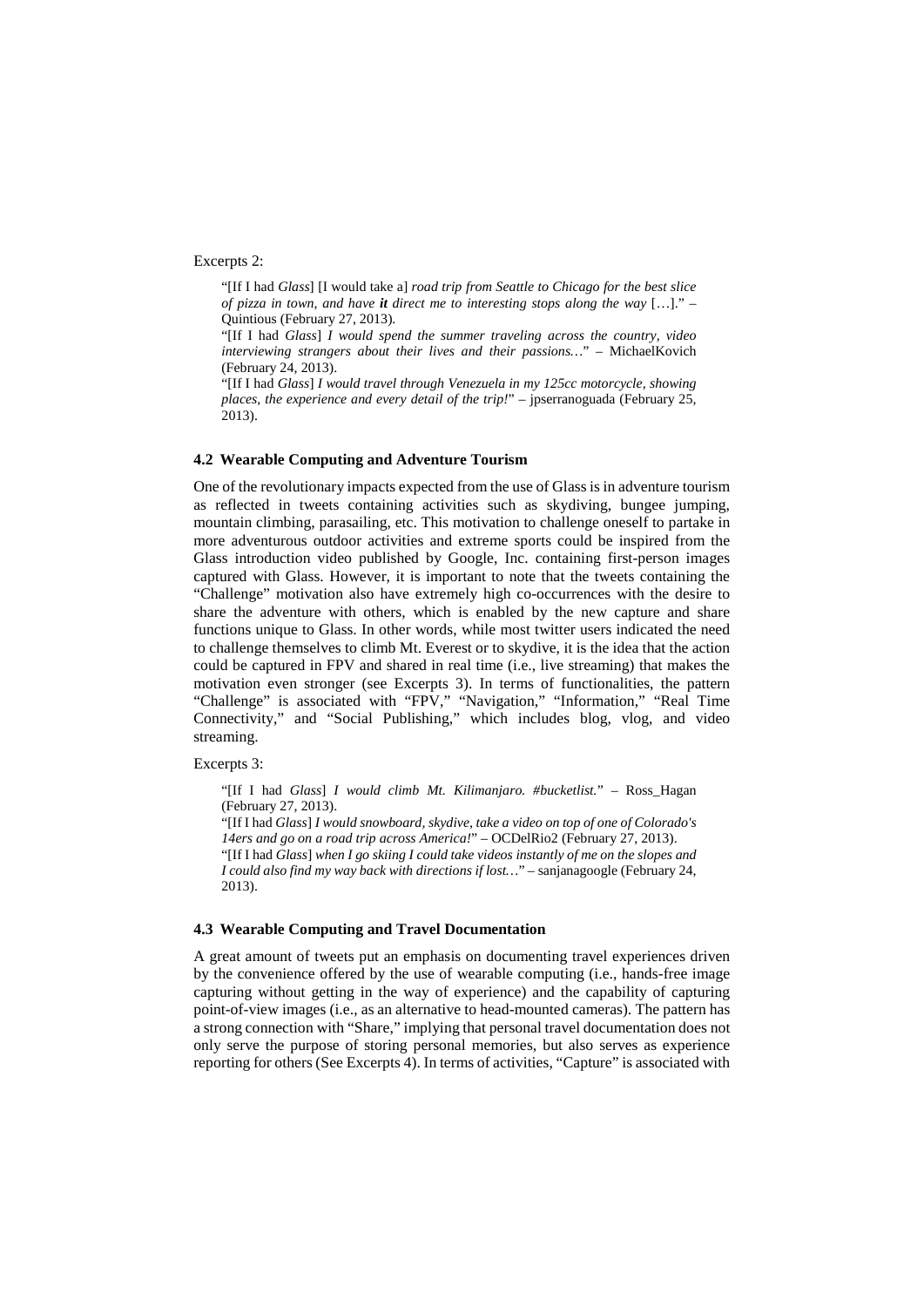outdoor sports and other journey-related activities such as "Biking," "Skydiving," "Skiing," "Hiking," and "Road Trip." In terms of perceived functionalities, the pattern is associated with "FPV," "Social publishing," and "Real-Time Connectivity."

Excerpts 4:

"[If I had *Glass*] *I'd document* [and] *share my 110 mile backcountry ski trip through the Alps on the Haute Route this March* […]" – johnharrington (February 26, 2013). "[If I had *Glass*] *a day at the beach could be recorded and saved for a rainy day* […]" – iCandy4yOuXoXO (February 27, 2013).

"[If I had *Glass*] *I would record my monthly hiking expeditions from my perspective so I can stream it for nature lovers online!* […]. – JoeGo132 (February 27, 2013).

## **4.4 Wearable Computing and Travel Reporting**

The "Share" motivation has strong connections to all other patterns. The desire to share travel experiences with others can be expanded into distinct sub-themes that indicate deeper personal values: (a) the value of showcasing personal experience and perspective to others (i.e., self-esteem), (b) the value of experiencing things together with others, albeit indirectly (i.e., belonging), and (c) the value of enabling others to experience places and things (i.e., altruism), by opening access to travel experiences for others with limited mobilities (e.g., people with disabilities or other travel restrictions) (See Excerpts 5). "Share" is associated with activities that are captured in adventure and exploration as well as these functionalities: "FPV," "Real-Time Connection," "Social Publishing," "Information," and "Navigation."

#### Excerpts 5:

"[If I had *Glass*] *I can finally show others what it feels like to fly from NYC to Thailand by yourself at 19 years old, on a whim*." – thedansper (February 26, 2013).

"[If I had *Glass*] *I'd take them on my next ski trip to Salt Lake City so my roommate (just lacerated his spleen) can experience the slopes too!"* – AustinMcPhilli1 (February 25, 2013).

"[If I had *Glass*] *I'd use it to stream my next trip to Japan so I can finally bring my disabled father with me.*" – rsuttong (February 26, 2013).

"[If I had *Glass*] *I would use it to take my family and friends to places and experiences they could never reach on their own in their lifetime*." – jessefifer (February 25, 2013).

#### **4.5 Wearable Computing and Positive Transformation**

A handful of tweets reflects a personal value that transcends the motivation to travel for enjoyment and self-enrichment, to spreading influence that leads to positive societal transformation. Many twitter users posted ideas of sharing images and experiences to the world to promote mutual understandings and to encourage cross-cultural learning. Others see the ability to travel and to share travel experiences as a way to make a difference; showcasing the kindness they encounter along the way means inspiring others to embrace positive behaviour (See Excerpts 6). The pattern "Transform" is strongly associated with the motivation to "Explore" and "Share," "Culture" activities, and "FPV" functionalities.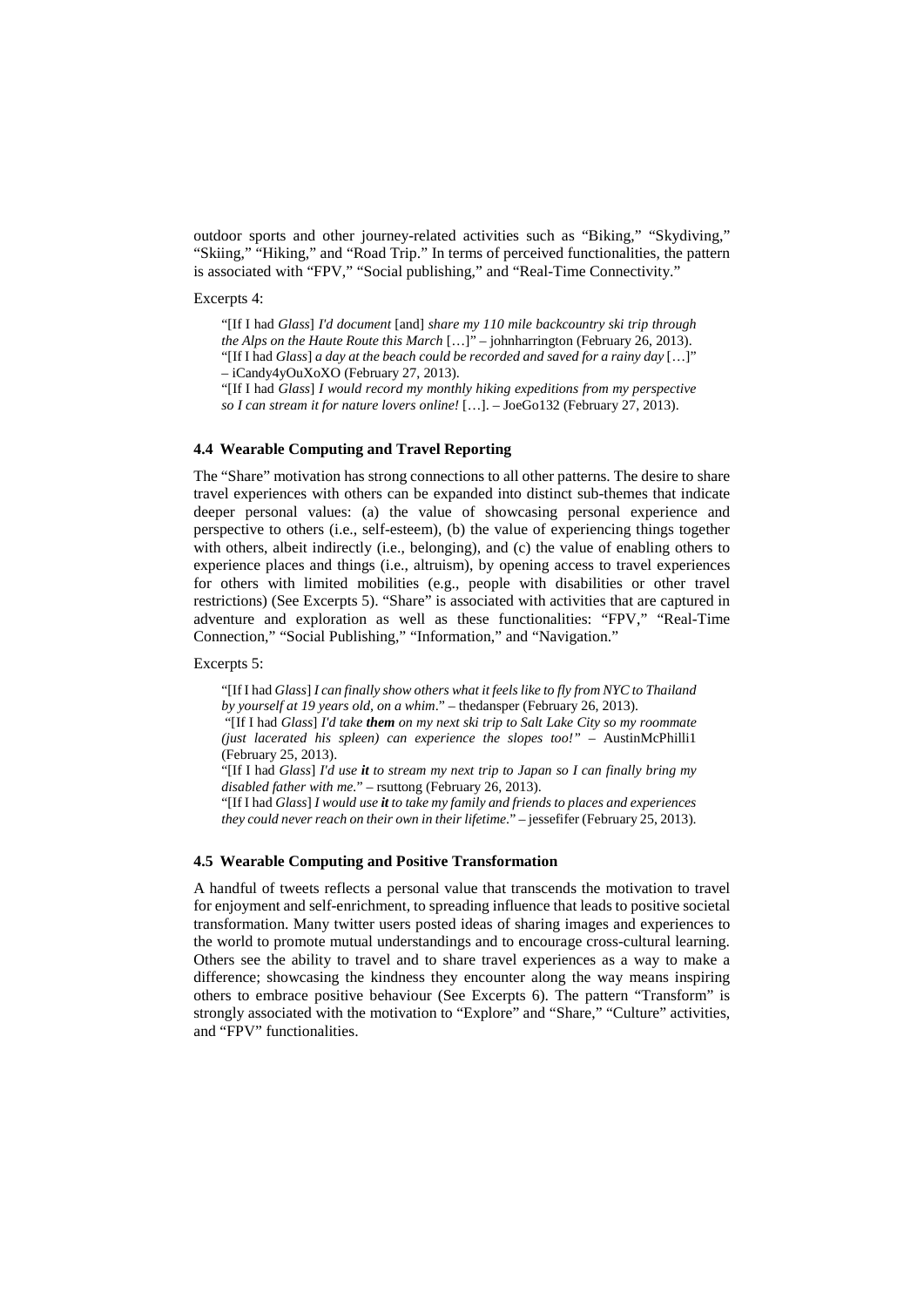### Excerpts 6:

"[If I had *Glass*] *I'll explore the world. When* [I] *explore*, [I] *interact. When* [I] *interact, I change.* [If I had *Glass*] *I* [would] *make the world to better place*." – olzas (February 24, 2013).

"[If I had *Glass*] *I would help change the world by showing everyone all the different countries."* – kjstog (February 24, 2013).

"[If I had *Glass*] *I'd share my unique perspective of the world on* [website] *so people can learn and be inspired by other cultures!*" – citygalKLC (February 27, 2013).

"[If I had *Glass*] *I would be able to more easily document an around the world bike trip to raise money and awareness for breast cancer research."* – MontyHendrixson (February 27, 2013).

#### **4.6 Wearable Computing: From Mediation to Embodiment**

Based on the five patterns representing different drivers of potential use of Glass for travel and tourism experiences and their associations with travel-related activities and perceived functionalities of Glass, a chain connecting the attributes of Glass to the values held by its potential users is illustrated in Fig. 3. The abstraction level adapted from Means-End Theory assisted in not only identifying Glass attributes that potential users perceived as important for their personal experiences, but also defining the associations between the perceived attributes and user values. Key differentiations of wearable computing technology that potentially transform user behaviour are: (1) instant information and translation, which include overlay and augmented reality as well as location-based data for navigation and directions, (2) hands-free capturing of images with first-person perspectives, and (3) real-time connectivity with social networks. Instant information makes more equipped and informed tourists, stimulates more meaningful interactions, and creates more convenience and confidence for being out in the world (i.e., Glass as an extension of the mind). Eventually, this stimulates the motivation for exploration (e.g., cultural activities, road trips and other journeys). The unique perspectives captured by the face-mounted device generates interests in producing (and sharing) FPV videos and pictures of extreme activities such as bungee jumping and skydiving (i.e., activities that challenge oneself). Lastly, real-time connectivity drives potential users to develop and maintain social connection with others, stimulating the social needs of belonging as well as altruism. Most importantly, the combination of these functionalities (i.e., allowing users to safely explore, capture different perspectives, and simultaneously share) stimulates the will to make a difference in the world.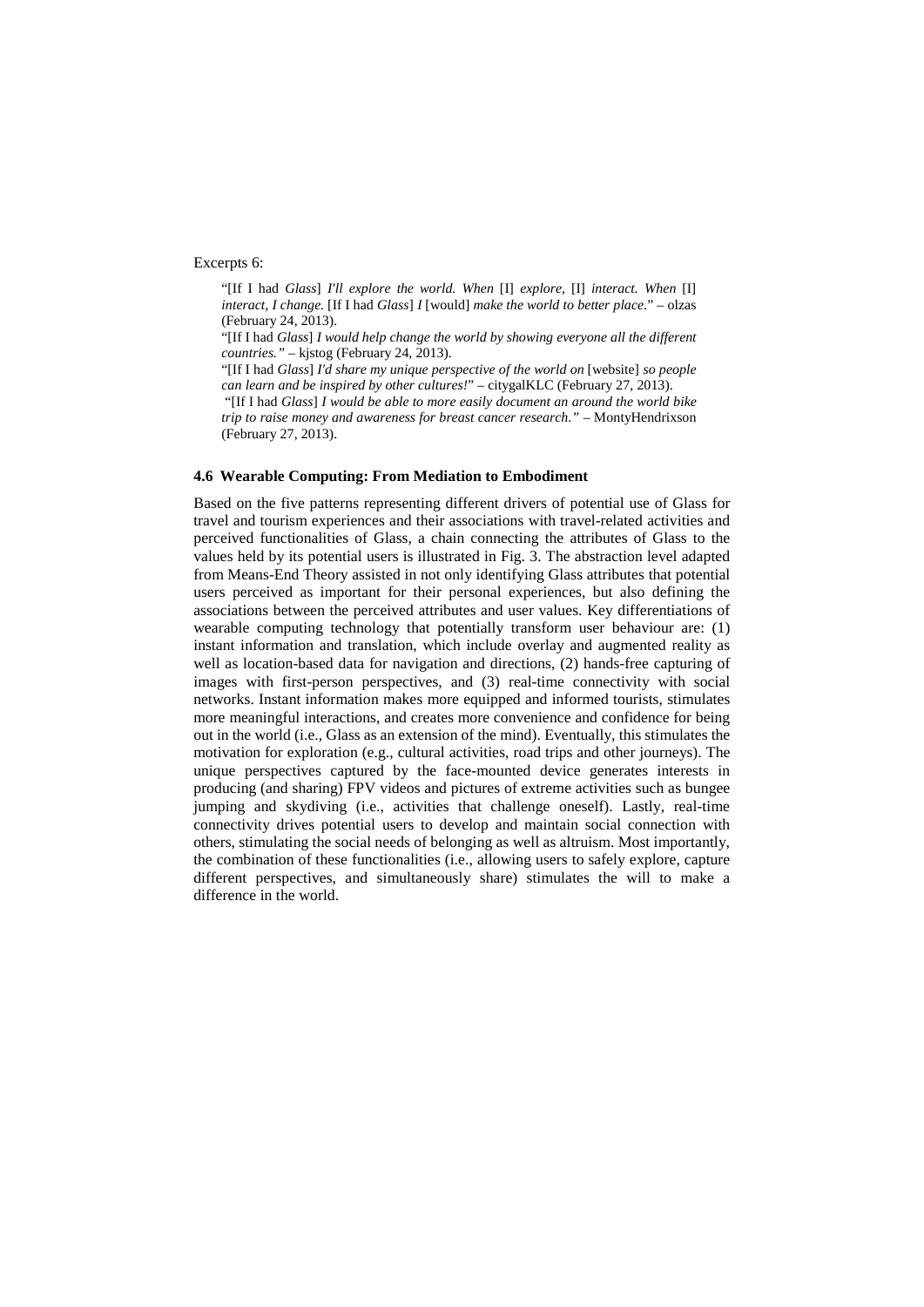

**Fig. 3.** Abstraction of attributes (A), activities (C) and motivations (V) of *Glass* use for travel

The identified patterns of expected use of *Glass* also suggest different patterns of user – technology interactions as well as patterns of interaction between users and near surroundings. The ways potential users describe the activities related to exploration, for example, suggest that while potential users still view the device as having a mediating role (represented by the explicit mention of using the device for a particular activity), most potential users describe their expectation of use as if the device is becoming a part of themselves or an extension of their bodily and cognitive senses. For example, *tweets* in Excerpts 1 refer to expectation of users turning into the device to help them navigate places or translate foreign languages (i.e., "I will use [*Glass*] to…"). These seem to indicate the process of mediation, where users interact with technology to assist them in interacting with near surroundings. The majority of other *tweets*, however, suggest the idea of a technology withdraw by making references to themselves and the new things they *could* do (e.g., in Excerpts 6). Some *tweets* also suggest the perceived extension to potential users' sense of the body and the mind (i.e., "Seeing through *Glass* eyes…"), confirming the relevance of technology embodiment in the context of wearable computing.

#### **5 Conclusion and Implication**

The aim of this study is to explore the potential use of wearable computing devices for travel and tourism experiences and to identify potential changes in terms of the roles of personal wearable technology in assisting tourists while interacting with others. The conceptual framework in Means-End Theory guided the abstraction of the data to identify perceived functionalities or attributes of Glass, consequences of use for different types of travel-related activities, and the drivers of such use. Lastly, the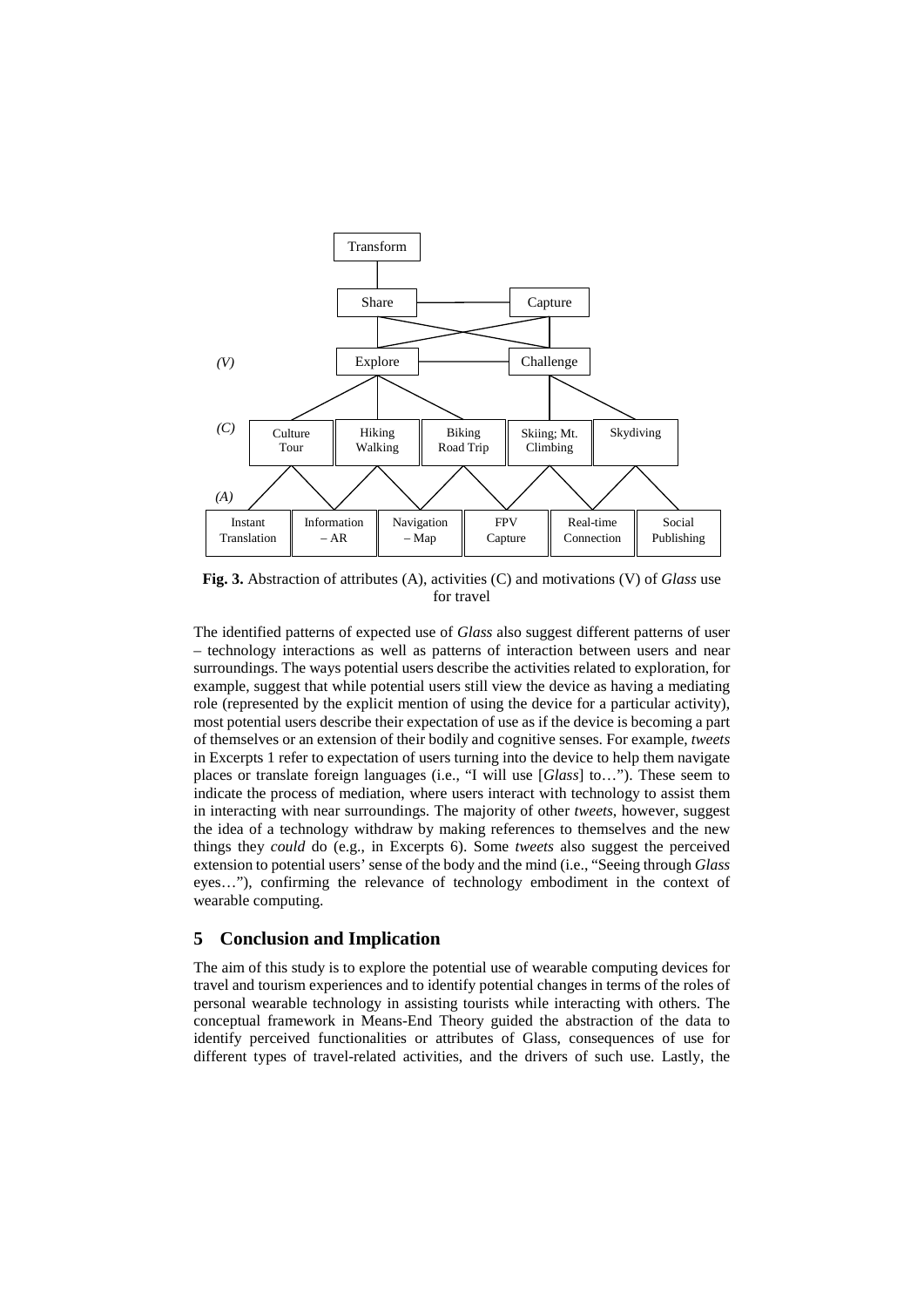theoretical framework of technology mediation and embodiment was consulted to define the changing roles of technology in human experiences as it becomes a part and extension of human bodies and cognitive abilities.

Wearable computing encourages exploration of places supported by the connectivity and possibilities to navigate, retrieve, consume and layer information (i.e., with augmented reality) while exploring tourism destinations. Well-informed tourists (with extended cognitive abilities) will be able to roam around the destinations independently, enjoy en-route experiences (e.g., road trips, motorcycle trips, etc.), and explore unfamiliar places. This indicates a shift from "tourists" to "explorers," which will transform not only the management of destination attractions in terms of tour programming, guiding, and information provision for tourists, but also the emphasis of the many facets of destination experience as well as space-time relevant recommendation systems for marketing purposes. These findings confirm and extend the findings from previous research on the mediation of personal technology in tourism experiences (Tussyadiah & Zach, 2012; Wang, Park, & Fesenmaier, 2013).

Wearable computing encourages the production of first-person visual narratives of personalized travel experiences. This will re-emphasize and give new meanings to word-of-mouth marketing as the abundance of personal travel videos will potentially shape the micro-segmentation approach to destination marketing (i.e., a push to rely more on personas other than traditional methods for segmentation and targeting). These findings reaffirm the importance of first-person narratives in destination marketing (Tussyadiah & Fesenmaier, 2008; Tussyadiah, Park, & Fesenmaier, 2011). Also, wearable computing facilitates social connection trough real-time connectivity with family and friends (e.g., using Google+ Hangout simultaneously while consuming tourism destinations) and elimination of cultural barriers between tourists and locals. This will give tourists the feeling of safety and ease of interpretation of tourism attractions and other resources within the destinations.

Despite the contribution to identify potential changes in travel behaviour with the use of wearable computing devices, there are limitations in this study. Due to the nature of data elicitation where twitter users posted the ideas to win a competition, the results should be interpreted as people's perception of a creative use of Glass. The indication of behavioural changes within these tweets reflect the supposition that the activities suggested were considered revolutionary for them. In order to assist in generalizing the findings, a follow up study exploring the real use of Glass for tourism experience is suggested.

# **References**

- Dickey, M. R. (2013, March). *How Google Glass will Revolutionize 9 Industries*. Retrieved from [http://www.businessinsider.com/google-glass-will-totally-disrupt-these-tktk-industries-2013-3?op=1]
- Ehn, P. & Linde, P. (2004). Embodied interaction: Designing beyond the physical-digital divide. Futureground, *Design Research Society Int. Conf. 2004*. Melbourne: Monash University.
- Farber, D. (2013, March). *Google Glass and the third half of your brain*. Retrieved from [http://news.cnet.com/8301-1023\_3-57573966-93/google-glass-and-the-third-half-ofyour-brain/]